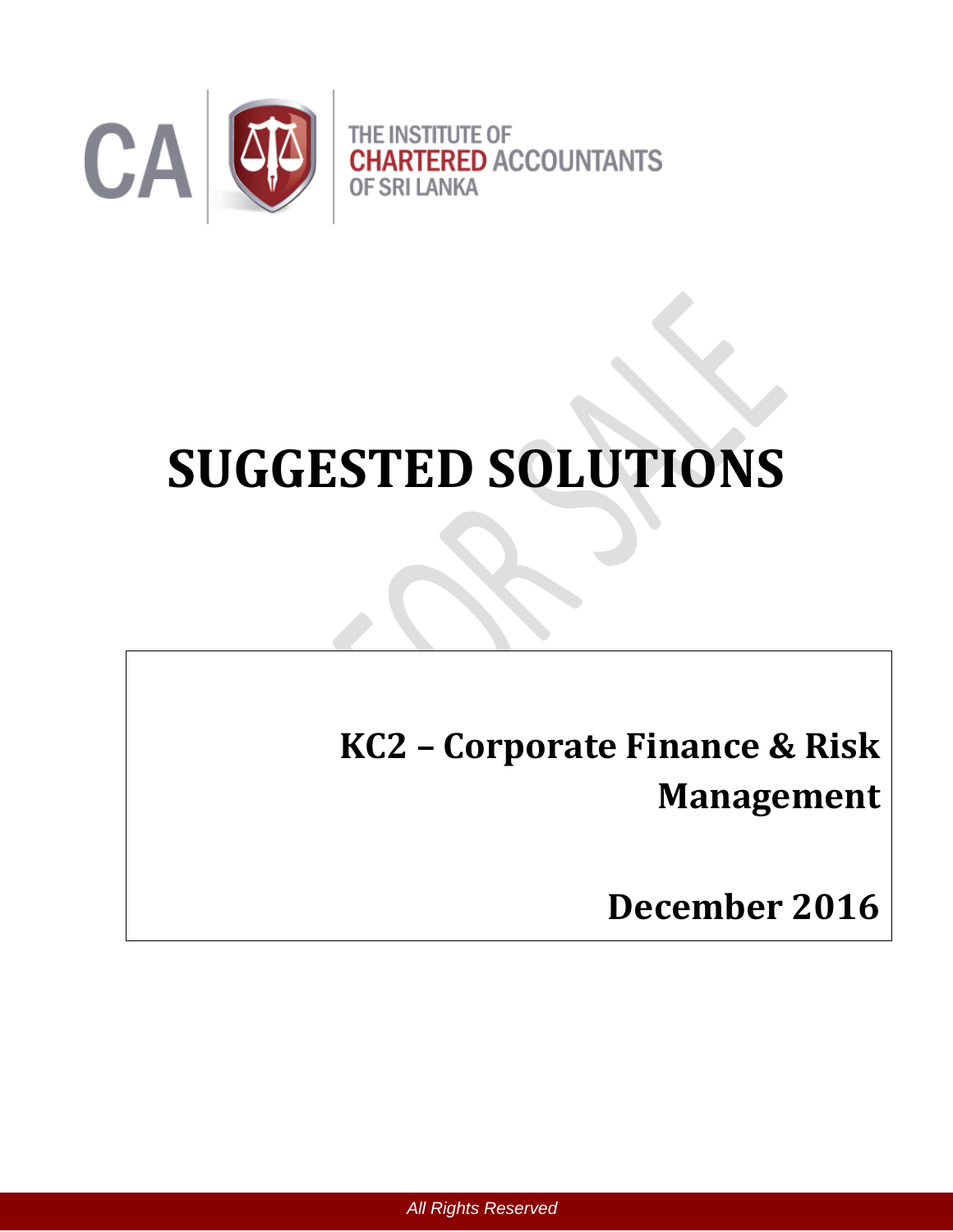#### **Answer 01**

#### Relevant Learning Outcome/s: 3.1.3/3.1.2/2.3.5/1.1.2

#### **Suggested Detail Answer:**

(a) Dividend policy is considered an important tool for investors to assess the company's financial position and financial prospects. In general institutional investors prefer a steady cash flow each year for different reasons including meeting the, day to day running expenses of the institution.

Investors do recognise two types of returns namely realized gain and unrealized gain. In the event the dividends are not declared, the return will stand in the form of unrealized gain until the shares are sold out. There is pressure for an investing firm to pay dividends annually and steady dividends would ease such pressures i.e. bird-in-hand effect, as capital gains sometimes may not materialise due to certain factors.

Given the above is desired but may not necessarily be the prime motive of all investing firms, some institutional investors prefer large capital gains over recurring revenue in the form of dividends.

Therefore, ABC's potential investors need to closely look at the existing shareholder profile and understand the possible dividend policy that ABC would follow.

It should however, be stated that the relationship between the dividend policy and shareholder value is not straightforward and other factors including taxation, agency cost etc. need to be considered.

(b) Dividends irrelevance theory was introduced by Modigliani and Miller under several assumptions and they continued to argue that the dividend decision will not make any difference in the market place. It is important to understand that the dividend irrelevance theory follows the "capital structure irrelevance" theory introduced by the same theorists.

In order to understand the applicability of such a theory in the real world one should closely look at the assumptions on which the theory is built upon.

Accordingly, the indifference can be most simplified and presented as below.

Firms that pay more dividends offer less stock price appreciation. However, the total return from both dividends and capital gains to stockholders should be the same. If dividends are too small, a shareholder can simply choose to sell some portion of his stock. Therefore, if there are no tax advantages or disadvantages involved with these two options, shareholders would ultimately be indifferent between returns from dividends or returns from capital gains.

The advice for ABC potential shareholders is that the above explanation would be correct under the given assumptions only. Hence the dividend irreverence theory cannot be expected in today's terms and therefore the directors' attempt in maintaining a steady dividend payout is not meaningful.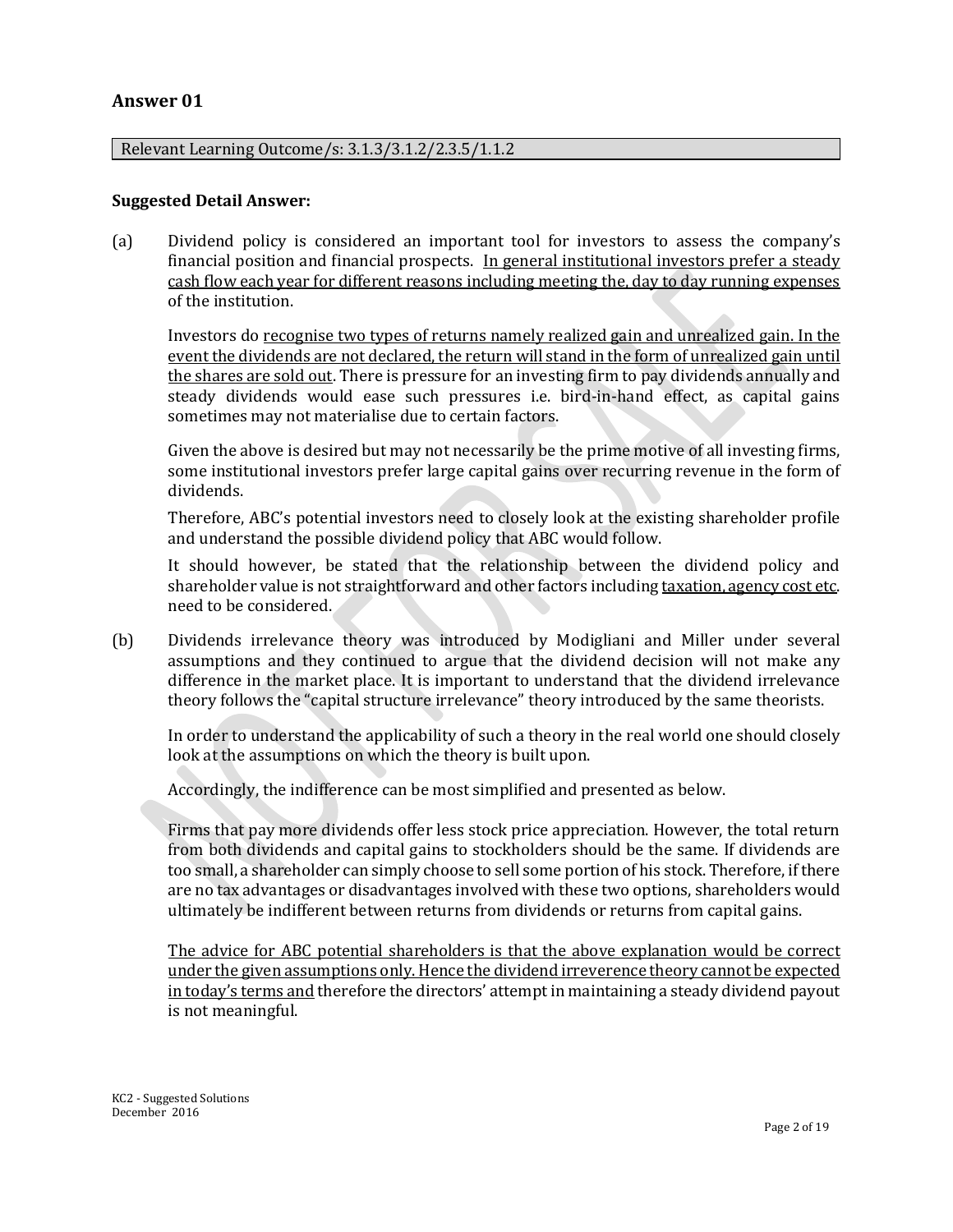## (c) **EPS**

In the case of ABC PLC the EPS has been nearly the same from 2012/13 to 2015/16 suggesting the fact that the company has made very slight progress.

However we should not get misled by the said observation simply due to the reason that a new share issue has been made (50% increase ) in 2015/16 and despite that maintaining the same EPS is an indication of proper management of the growth of the company and is a positive trend.

| <b>EPS Calculation</b>                             |         |         |
|----------------------------------------------------|---------|---------|
|                                                    | 2015/16 | 2012/13 |
| Dividends (Rs. million)                            | 140     | 100     |
| Retained profits (Rs. million)                     | 305     | 205     |
| Total earnings attributable to equity shareholders | 445     | 305     |
| No of shares in issue (in millions)                | 600     | 400     |
| $EPS$ (Rs.)                                        | 0.74    |         |

## **P/E ratio**

P/E ratio reflects the market's appraisal of the share's future prospects. It is the relationship between the market value of a company's share and the earnings from those shares.

| P/E ratio   |         |         |
|-------------|---------|---------|
|             | 2015/16 | 2012/13 |
| Share price | 5.5     |         |
| <b>EPS</b>  |         |         |
| $P/E$ ratio |         |         |

PE has increased by a large percentage (26%).This suggests that the investors have built confidence in the development program undertaken by ABC PLC. They seem to believe that the earnings power of the company will be strong in the future.

#### **Dividend cover**

The dividend cover is the number of times the actual dividend could be paid out of current profits. A high dividend cover means that a high proportion of profits are being retained. This might indicate that the company is investing to achieve earnings growth in the future.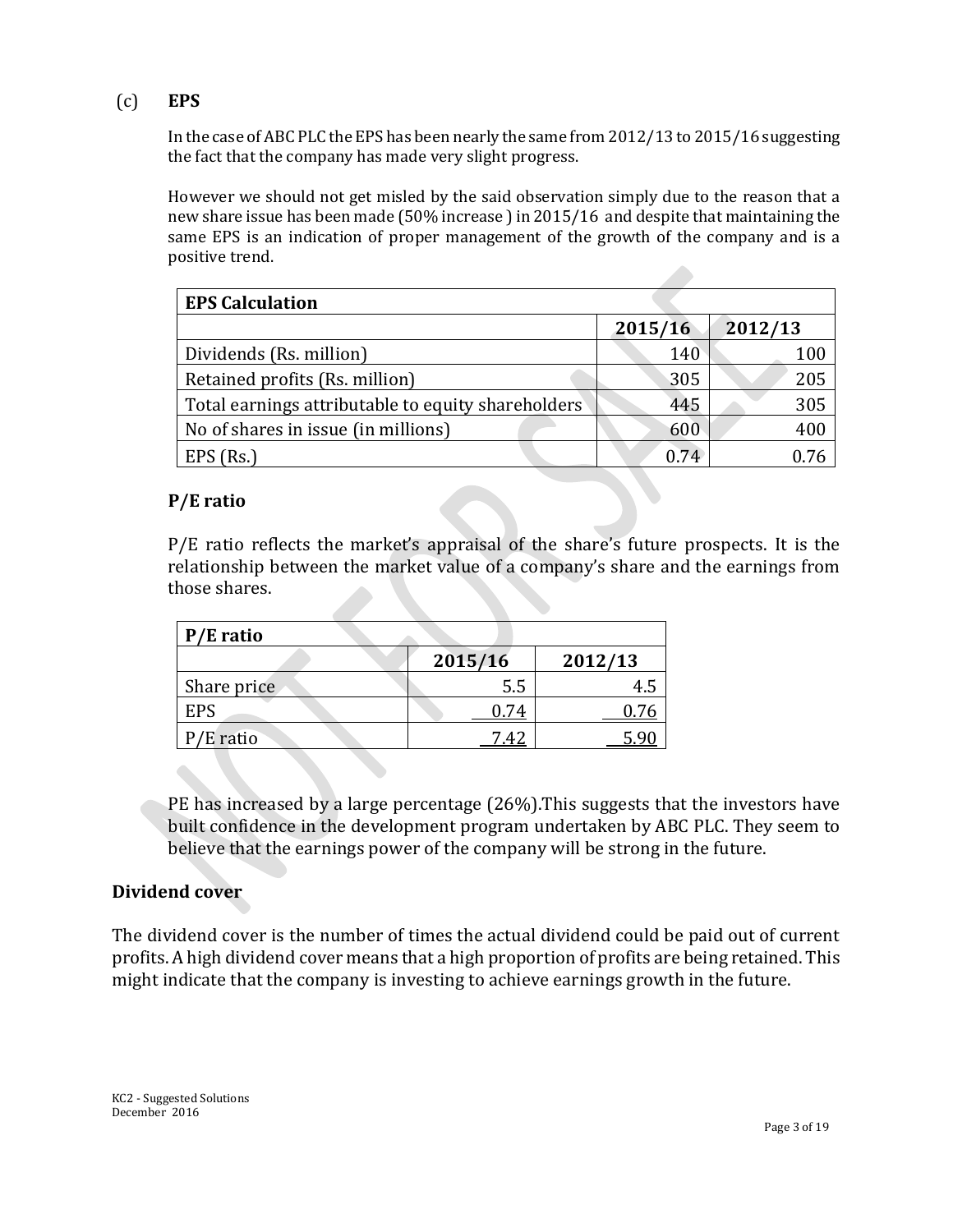| Dividend cover                                     |             |         |
|----------------------------------------------------|-------------|---------|
|                                                    | 2015/16     | 2012/13 |
| Total earnings attributable to equity shareholders | 445         | 305     |
| Dividends                                          | 140         | 100     |
| Dividend cover                                     | <u>3.18</u> |         |

ABC's dividend cover is quite similar for both years. ABC is maintaining a steady Dividend cover to pay dividends even in the future at the same rate. This policy has allowed them to pay dividends at the same rate even when the earnings were negative.

## (d). **Reasons for price increase in 2014/15**

- 1. There were two changes planned for ABC PLC by the end of 2014/15
	- New share issue and
	- New project
- 2. As per the efficient market hypothesis share price is a reflection of new information about the company future prospects. This suggests that the market was responding quite positively compared to historical years.
- 3. ABC declared and paid dividends at the same level as last year despite the loss making condition. This must have increased shareholder confidence.
- 4. Current market place where ABC operates may have shown positive signs for the future.
- 5. Debt financing in  $Y_1 Y_2$

## **Reasons for price decrease in 2015/16**

1. The new share issue leads to a lower DPS compared to previous years. It has reduced from previous year. This must have reflected on the share price.

| DPS 2014/15 | $110 / 400 =$ Rs. 0.275 |  |
|-------------|-------------------------|--|
| DPS 2015/16 | $140/600 =$ Rs. 0.23    |  |

- 2. The performance of a new project may not have been up to the expectation of shareholders.
- 3. There may have been a general drop in the stock market due to unfavorable market conditions for general business such as.
	- Introduction of more aggressive tax for companies
	- Inflationary effect
	- Forex effects
	- New rules being introduced.
- 4. Due to the rights issue.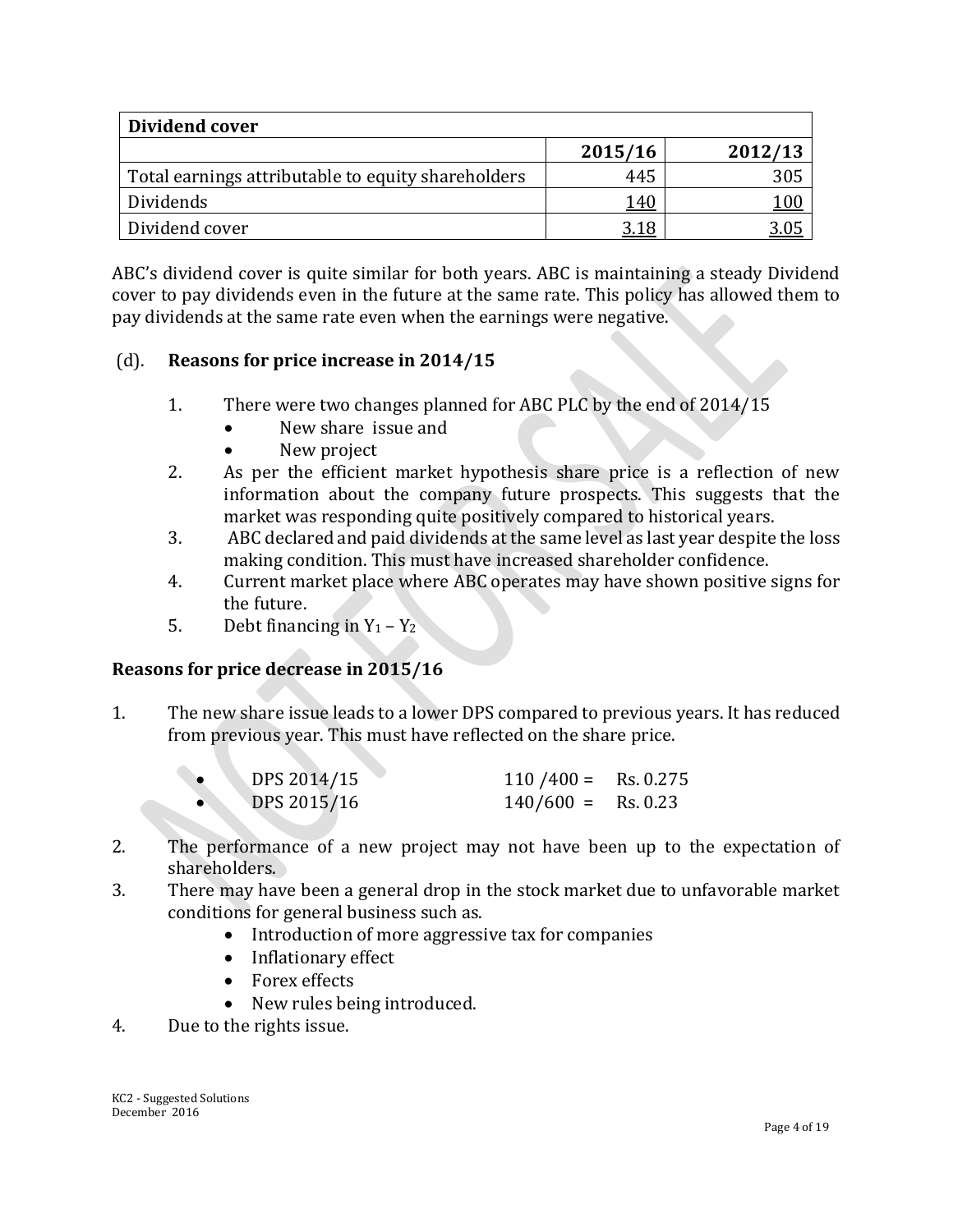#### (e) **Investment decisions**

ABC PLC operates under tremendous pressure to keep up with technological changes and to respond to competitor strategies positively. This requires a substantial investment to be made each year. ABC has invested Rs. 200 million on average each year. This has been well balanced by the company as positively seen by the shareholders and interestingly the trend has continued even during hard times where the company has recorded a loss.

## **Dividend decisions**

The shareholders of ABC PLC are mainly institutional investors and they prefer a steady dividend payout ratio, liquidity in each year to meet monetary obligations and to meet day to day expenses. ABC's dividend policy has been determined based on such a scenario and a decent payout ratio has been maintained.

|                                        | 2012/13 | 2013/14 | 2014/15 | 2015/16 |
|----------------------------------------|---------|---------|---------|---------|
| Stated capital (Rs. million)           | 600     | 600     | 600     | 1,000   |
| No. of shares (in millions)            | 400     | 400     | 400     | 600     |
| Debt capital (Rs. million)             | 1,000   | 1,100   | 1,350   | 1,150   |
| (B) loan/repayment                     |         | 100     | 250     | (200)   |
| (B) rights issue (Rs. million)         |         |         |         | 400     |
| (A) Investment in PPE (Rs. million)    | 200     | 250     | 100     | 300     |
| Retained earnings (Rs. million)<br>(B) | 205     | 255     | (150)   | 305     |
| (C) Dividends paid (Rs. million)       | (100)   | (110)   | (110)   | (140)   |
| Net Profit after tax (Rs. million)     | 305     | 365     | (40)    | 445     |
| (C) % of stated capital                | 16.67%  | 18.33%  | 18.33%  | 14%     |
| (C) Dividend pay out                   | 32.7%   | 30.1%   |         | 31.46%  |
| Market price per share (Rs.)           | 4.50    | 5.50    | 6.50    | 5.50    |
| Earnings per share                     | 0.76    | 0.91    |         | 0.74    |

## **Financing Decisions**

The financing decision has been triggered from the opportunity to invest and the company has utilized more equity financing than debt financing. The rest of the investment requirements for the last 4-year period has used retained earnings rather than raising additional debt financing.

KC2 - Suggested Solutions December 2016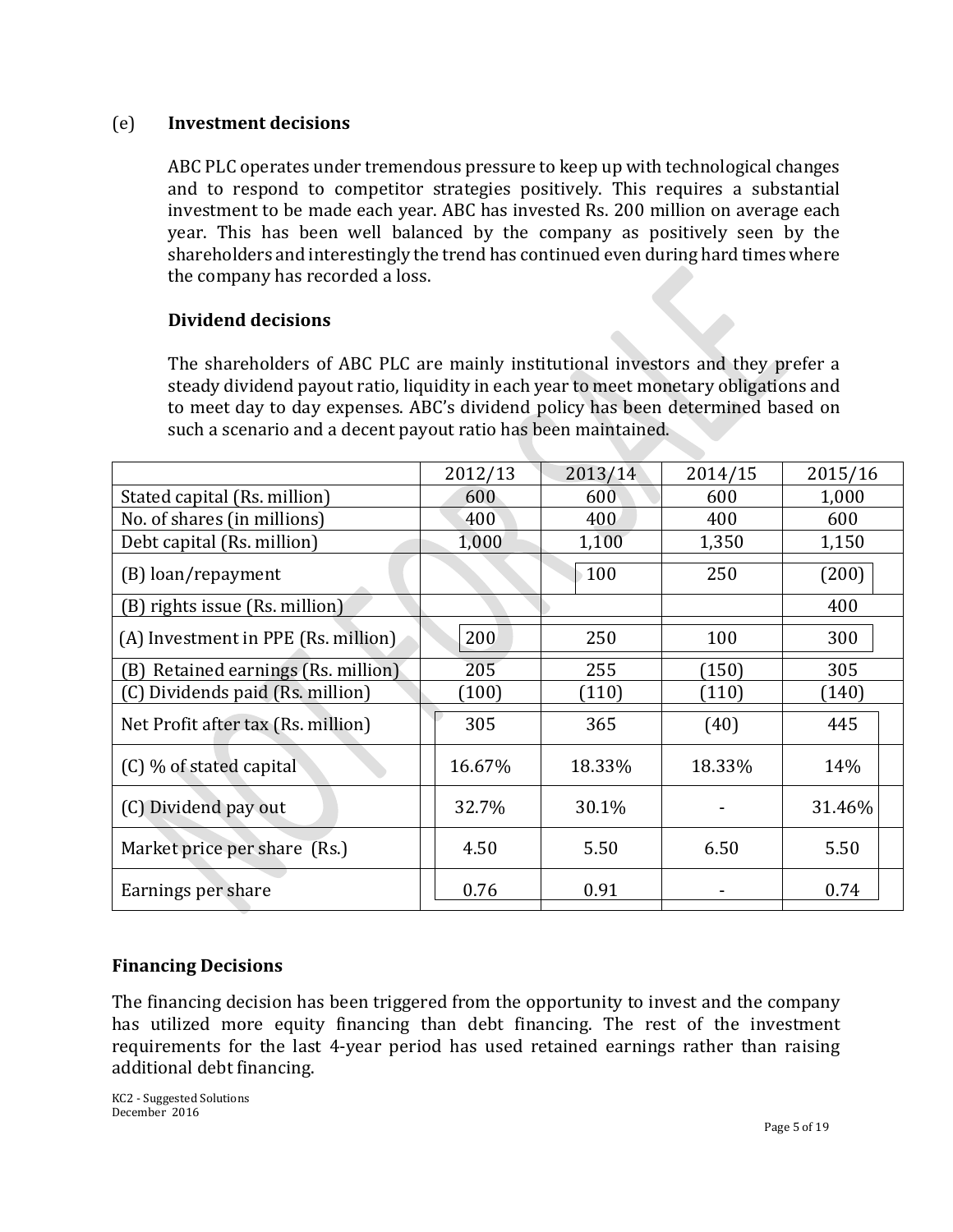## **Interrelation of decisions in each year**

## **YE 2012/13**

The investment in PPE was made mainly through retained earnings (RE).

#### **YE 2013/14**

New investment made was recorded at 250 million whereas the RE was Rs. 255 million. The debt may have been used for WC to meet increasing operational requirements as new PPE were replaced.

#### **YE 2014/15**

A tough year for ABC PLC. Distributable profits were negative at Rs. 40 million. Despite the loss the company has attempted to maintain the same level of dividend payout ratio and made investments in the regular replacement cycle totaling Rs. 100 million (the lowest for 4 years due to a tight cash situation). This resulted in further debt being taken valued at Rs. 250 million to be prepared for next year.

#### **YE 2015/16**

Distributable profits increased up to Rs. 445 million indicating the fact that investments made at the beginning of year have started to yield positive results within the same year, in keeping with organic growth. At the beginning of the year 2015/16, ABC raised funds through a rights issue amounting to Rs. 400 million, that has been used together with retained earnings of Rs. 305 million to meet the investment requirement of Rs. 300 million and to settle Rs. 200 million of the loan.

**(Total: 25 marks)**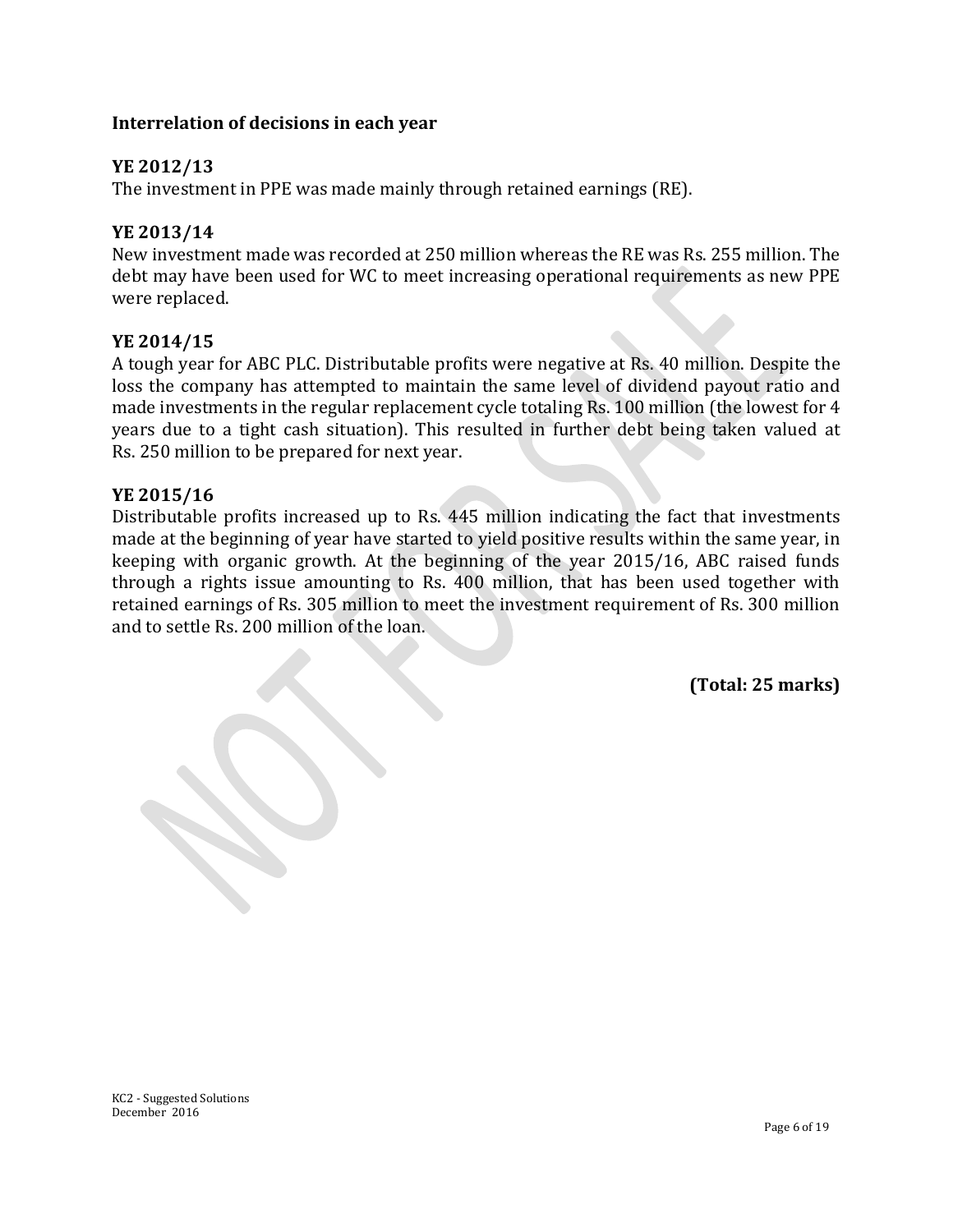## **Answer 02**

 $(a)$ 

#### Relevant Learning Outcome/s: 6.1.1/6.1.2/5.2.4/1.2.2/4.1.2/4.1.1

#### **Suggested Detail Answer:**

| (d)     |                            |                                                 |
|---------|----------------------------|-------------------------------------------------|
| To      |                            | The Board of directors of "Infinity $\propto$ " |
| From    | $\mathcal{L}^{\text{max}}$ | <b>Finance Director</b>                         |
| Subject | $\mathcal{L}^{\text{max}}$ | Risk factors in investing in Maldives           |
| Date    | ÷                          | December 2016                                   |

Maldives has been facing a political crisis in the recent past, where the Vice President and Minister of Tourism were arrested, on the alleged suspicion of threatening the life of the President, where a bomb exploded in a boat hurting the first lady. The previous president is also in exile, seeking asylum in the U.K. Thus the country is regarded as a politically unstable country, which poses a high risk when investing in Maldives.

On the economic front, the country mainly depends on tourism and fisheries. During the recent years, due to the political crisis and recession in Europe has led to a decline in the number of tourist arrivals, although there has been an increase in the Chinese Tourist arrivals. Further, the economy has seen difficulties in remitting outward USDs, due to the shortage of USD in the economy.

Geographically, due to the increasing global warming, the Maldives Island is forecasted to disappear from the world in the next 50 years.

Overall, investing in Maldives poses higher financial risk, although it is one of the finest tourism destinations in the world.

(b) There are generally three forms of acquisition for structuring a merger or acquisition deal: the asset purchase, the share deal and the merger. All of these acquisitions can be paid in exchange for buyer stock, cash, debt, or some combination; however, specific advantages and disadvantages exist in each option and the "strategically best option" should be selected depending on the circumstances.

Deal structuring addresses identifying and satisfying as many of the primary objectives of the parties involved and determining how risk will be shared**.** Choices made in one area of the "deal" are likely to impact on other aspects of the transaction. These transactions are usually quite complex, and one type of structure may favor one party more than the other and both parties (and their attorneys) must consider the respective legal, tax and business issues and structure the transaction to make it mutually beneficial. Therefore, choosing the best structure for a merger or acquisition is critical to the deal's success for both parties.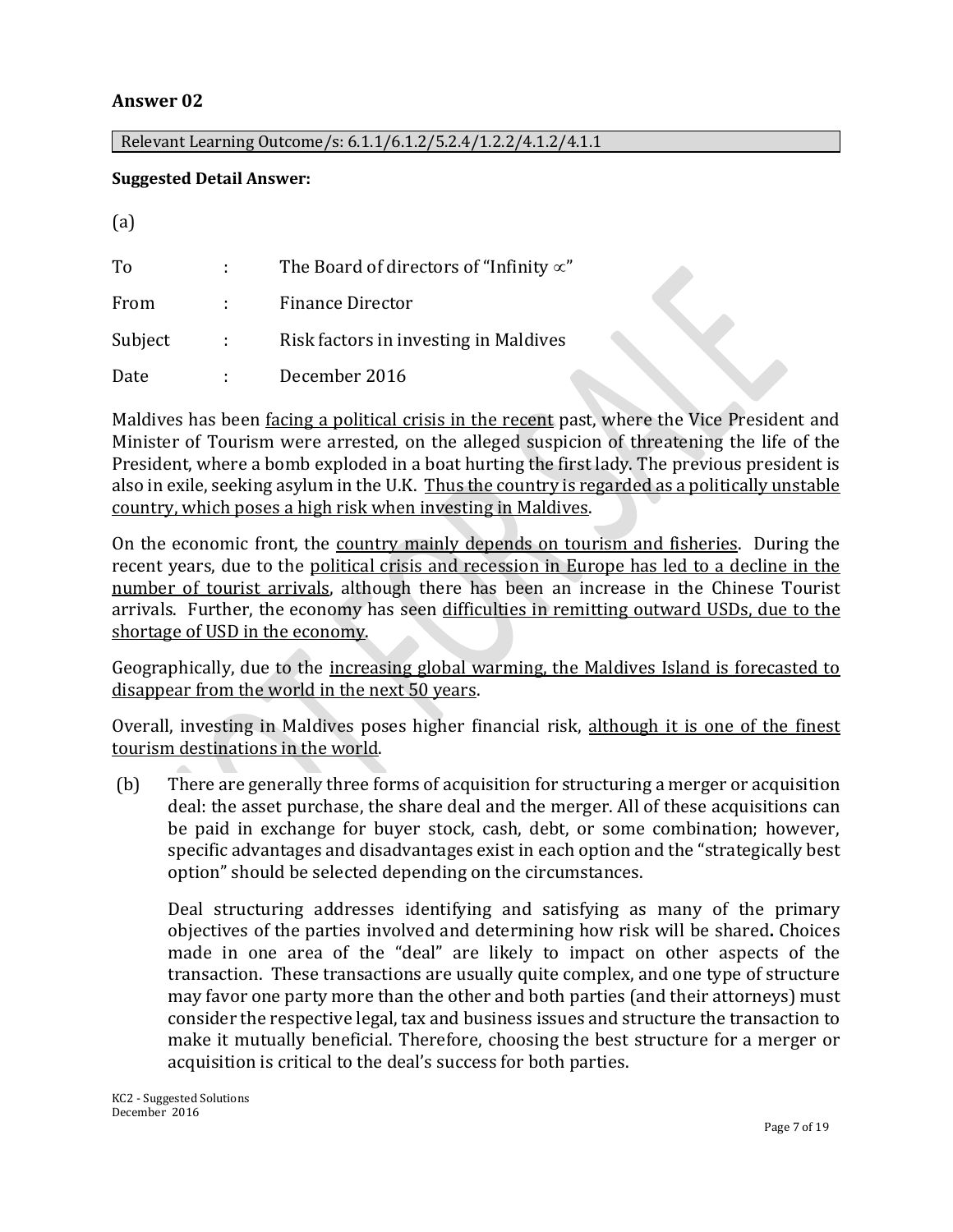"Infinity  $\propto$ "should be recognized from the perspective of "the Buy-Side" of the M&A Process.

Deal structuring generally consists of:

- · Identifying strategic objective
- · Developing acquisition plan
- · Establishing key screening criteria
- · Generating deal flow
- · Preparing letter of intent
- · Due diligence
- · Documentation
- · Negotiation
- · Determining the acquisition vehicle
- · Closing
- **Note:** Question requires to explain from the point of "infinity  $\alpha$ ". Therefore, answers written in that manner may also be considered.

## (c) Lease hold acquisition cost = USD 25 million – USD 5 million = USD 20 million

|                                   | In USD million |
|-----------------------------------|----------------|
| 1. Mortgage payable to bank       |                |
| 2. Interest paid to bank          | 0.75           |
| 3. Trade creditors                | 0.15           |
| 4. Employee salaries              | 0.05           |
| 5. Lease rent payable to ministry |                |
|                                   | 11 95          |

Net payment received by Mohamed Ameel (In USD million) = 8.05

|     |                                                           |     | <b>USD</b>  |
|-----|-----------------------------------------------------------|-----|-------------|
| (d) | Gross revenue = USD 800 x 50 x 75% x 365                  | $=$ | 10,950,000  |
|     | Cost of sales                                             |     | (2,190,000) |
|     | Gross profit (80%)                                        |     | 8,760,000   |
|     | Less: Administration cost                                 |     | (1,000,000) |
|     | Operating profits before amortisation and management fee= |     | 7,760,000   |
|     | Management fee                                            |     | (871,700)   |
|     | $(3\%$ revenue+7% operating profit) $328,500 + 543,200$   |     |             |
|     | Leases hold rights & refurbishment amortisation           |     |             |
|     | $(20 \text{ million} + 5 \text{ million}) / 25$           |     | (1,000,000) |
|     | Earnings before interest & tax                            |     | 5,888,300   |
|     | Interest at 6.5%                                          |     | (1,625,000) |
|     | Profit before tax                                         | $=$ | 4,263,300   |
|     | Tax at 15%                                                | $=$ | (639, 495)  |
|     | Profit after tax                                          |     | 3,623,805   |
|     | Dividends = USD 3,623,805 x 60%                           |     | 2,174,283   |
|     | $VCD$ Currented Colutions                                 |     |             |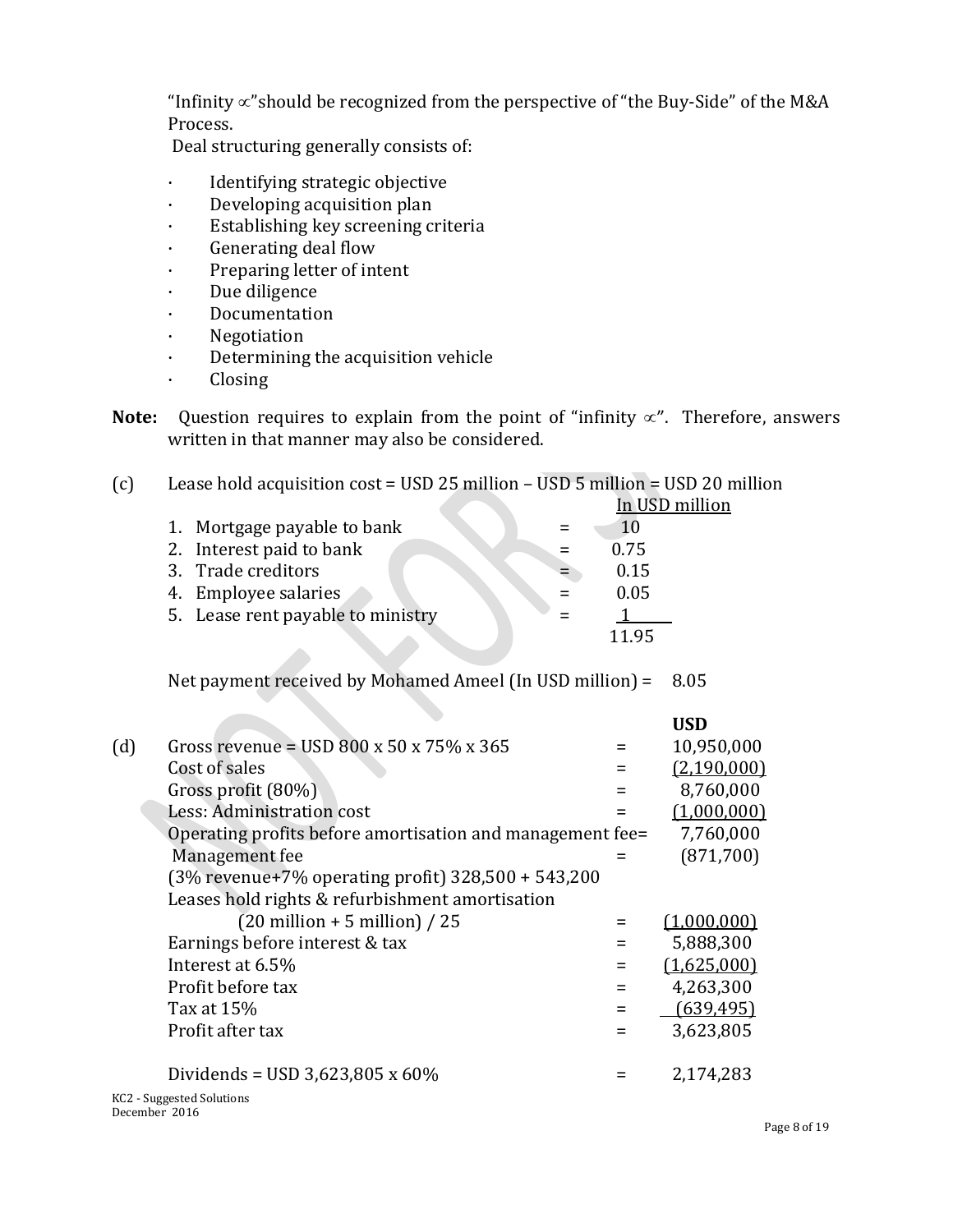**Note:** Answers with an annual guaranteed lease rental may also be considered. (based on the information given on paragraph 3 of the question)

(e)

|                  | (In <b>USD</b> ) |           |           |           |                               |           |
|------------------|------------------|-----------|-----------|-----------|-------------------------------|-----------|
| Year             | $Y_{0}$          | $Y_1$     | $Y_2$     | $Y_3$     | $Y_4$                         | $Y_5$     |
| Investment       | (25,000,000)     |           |           |           |                               |           |
| EBIT $(1-t)$     |                  | 5,005,055 | 5,005,055 | 5,005,055 | 5,005,055                     | 5,005,055 |
| 5,888,300x0.85   |                  |           |           |           |                               |           |
| Add:             |                  | 1,000,000 | 1,000,000 | 1,000,000 | 1,000,000                     | 1,000,000 |
| Amortisation     |                  |           |           |           |                               |           |
| Management       |                  | 871,700   | 871,700   | 871,700   | 871,700                       | 871,700   |
| fee              |                  |           |           |           |                               |           |
|                  |                  | 6,876,755 | 6,876,755 | 6,876,755 | 6,876,755                     | 6,876,755 |
| df $6.5\%$ (1-t) |                  | 0.948     | 0.898     | 0.851     | 0.806                         | 0.764     |
| 5.525%           |                  |           |           |           |                               |           |
|                  |                  |           |           |           |                               |           |
|                  | (25,000,000)     | 6,519,164 | 6,175,326 | 5,852,118 | 5,542,664                     | 5,253,840 |
|                  |                  |           |           |           |                               |           |
|                  |                  |           |           |           | 4 years + $910,728 \times 12$ |           |
|                  |                  |           |           |           |                               | 5,253,840 |
|                  |                  |           |           |           | 4 years & 2 months            |           |

Project is a medium term investment, and it would take 4 years & 2 months to recover the investment. Based on the project's discounted payback period, the board could go ahead with the project.

**(Total: 25 marks)**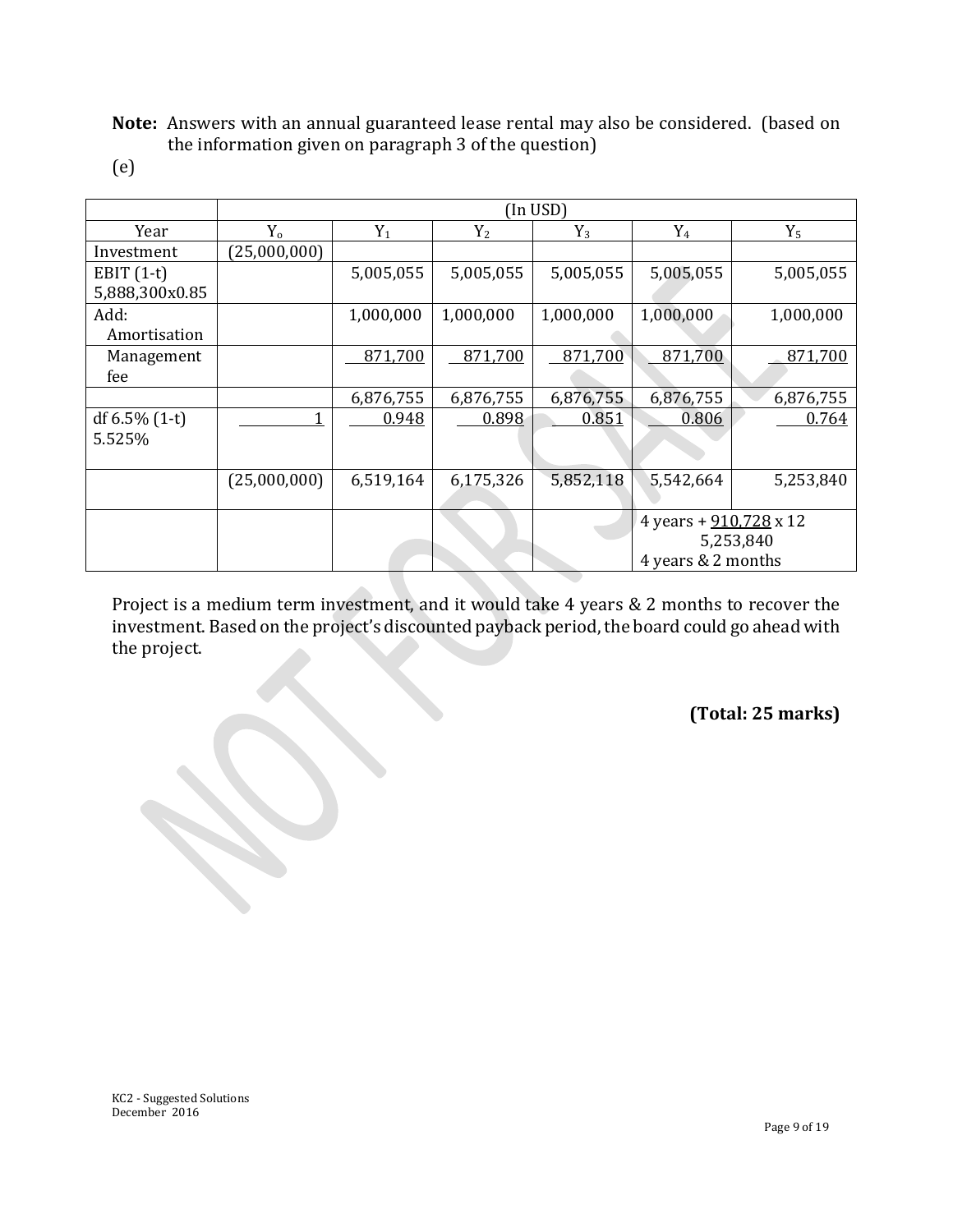## **Answer 03**

Relevant Learning Outcome/s: 6.1.1/1.1.3/5.1.1/2.6.2/2.6.3/2.6.4/5.2.1/4.1.2/2.4.1/2.4.2

#### **Suggested Detail Answer:**

(a)

There could be various types of risks associated with investment decisions. The level of risk associated may be different from one situation to another. For example, in this situation the political or government risk could be more significant than any other risk. Accordingly explained below are some of the risks associated with CSL and SDL.

## **Note – Students are not expected to write on generic investment risks types but be case study specific. Generic discussions should attract ONLY minimum marks**

## 01. **Social/Political /Legislative Risk**

Risks associated with the possibility of nationalization, unfavorable government action or social changes resulting in a loss of value is called "social or [political risk](http://www.investopedia.com/terms/p/politicalrisk.asp)". Because the SL government has the power to change laws affecting securities, any ruling that results in adverse consequences is also known as "legislative risk".

This could be severe in the case of both CSL as well as SDL due to the reason that changes in government policy, political land scape or legislation would impact the entire investment.

#### Example –

Acquiring of low performing entities to entire government control. In that case CSL will be taken over by the government with 100% ownership.

- 1. Setting up a maximum price for sugar sale
- 2. Limitations in importing sugar to SL
- 3. Minimum labour usage requirement for each Hectare used in production

#### 02. **Liquidity Risk**

Liquidity risk refers to the possibility that an investor may not be able to sell an investment as and when desired or in sufficient quantities because of limited opportunities. A good example of liquidity risk with regard to CSL shares in case the investor wants to quit. It would be difficult due to many reasons, including;

- The entity is controlled by the government. Hence, the reluctance from the investment community.
- Shares are not listed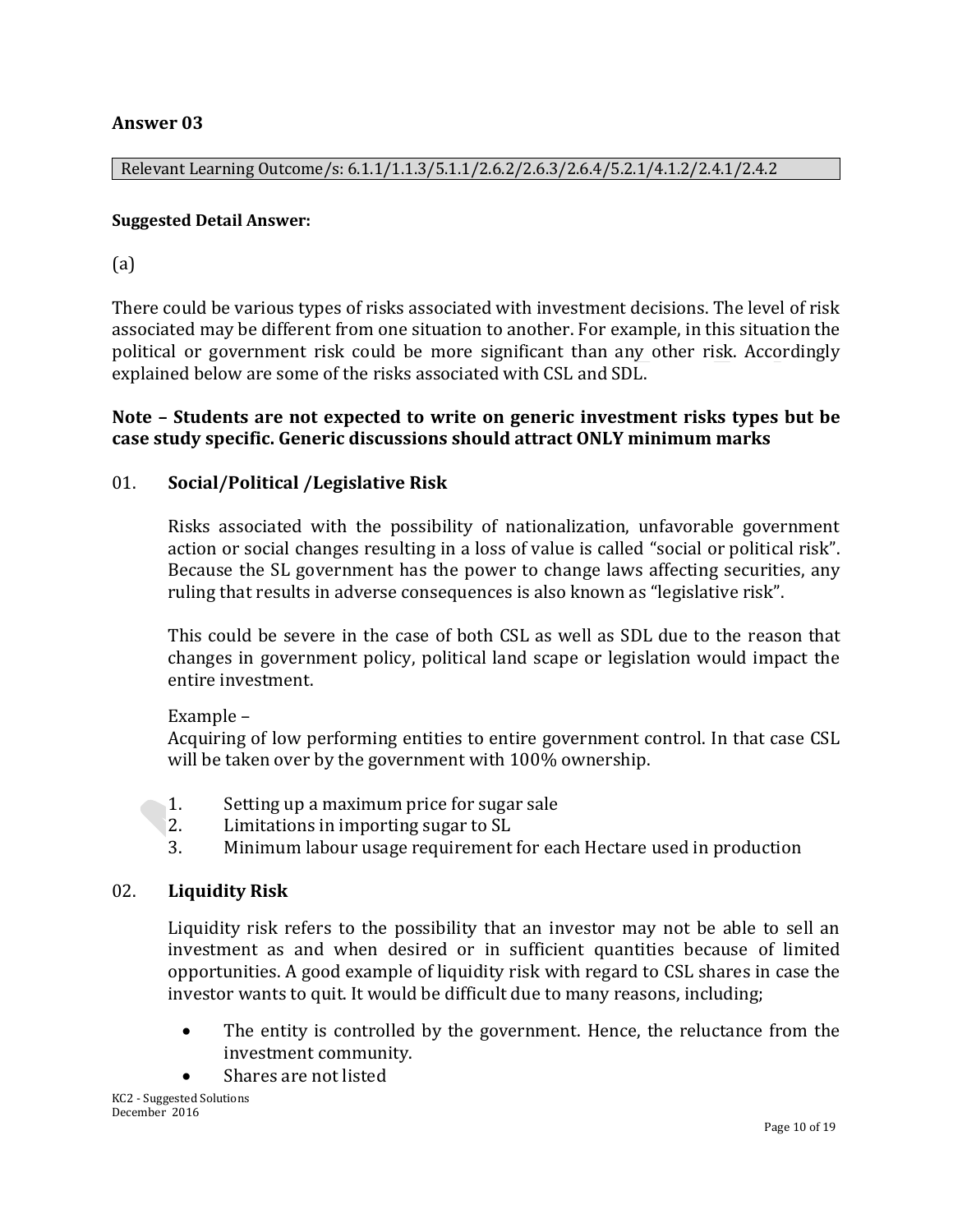- Regulated industry through maximum price , minimum wage
- Large value of investment
- Banks are reluctant in providing finance
- Politicized land space in sugar industry of SL

#### 03. **Business Risk**

Business risk is the measure of risk associated with a particular security. It is also known as [unsystematic risk](http://www.investopedia.com/terms/u/unsystematicrisk.asp) and refers to the risk associated with a specific issuer of a security. Generally speaking, all businesses in the same industry have similar types of business risk. But used more specifically, business risk refers to the possibility that the issuer of a [stock](http://www.investopedia.com/terms/s/stock.asp) or a bond may go bankrupt.

Exposure in the case of CSL:

- 01. Government change and political influence
- 02. Conflicts in commercial terms and national welfare at the cost of business failure

#### 04. **Market Risk**

Market risk, also called [systematic risk,](http://www.investopedia.com/terms/s/systematicrisk.asp) is a risk that will affect all securities in the same manner. In other words, it is caused by some factor that cannot be controlled by diversification. Exposure in the case of CSL.

- Rigid rules due to commodity market value imposed by the government
- Higher cost of production compared to other countries such as Brazil which produces at a lower cost
- Government change and different policies for the sugar market
- Unfavourable market conditions for the commodity market
- Restrictions in exports

#### 05. **Taxability Risk**

This means heavy tax burden on profits or revenue and applicable for both CSL and SDL due to the reason that the current landscape in SL for tax is more susceptible and specially for importing companies.

#### 06. **Currency/Exchange Rate Risk**

Currency or exchange rate risk is a form of risk that arises from the change in price of one currency against another. The frequent fluctuations in the foreign currency in which an investment is denominated vis-à-vis one's home currency may add risk to the value of a security.

In the case SDL being a sugar importer is highly exposed to forex. In the event the local currency depreciates the chances for margin shrinking is high.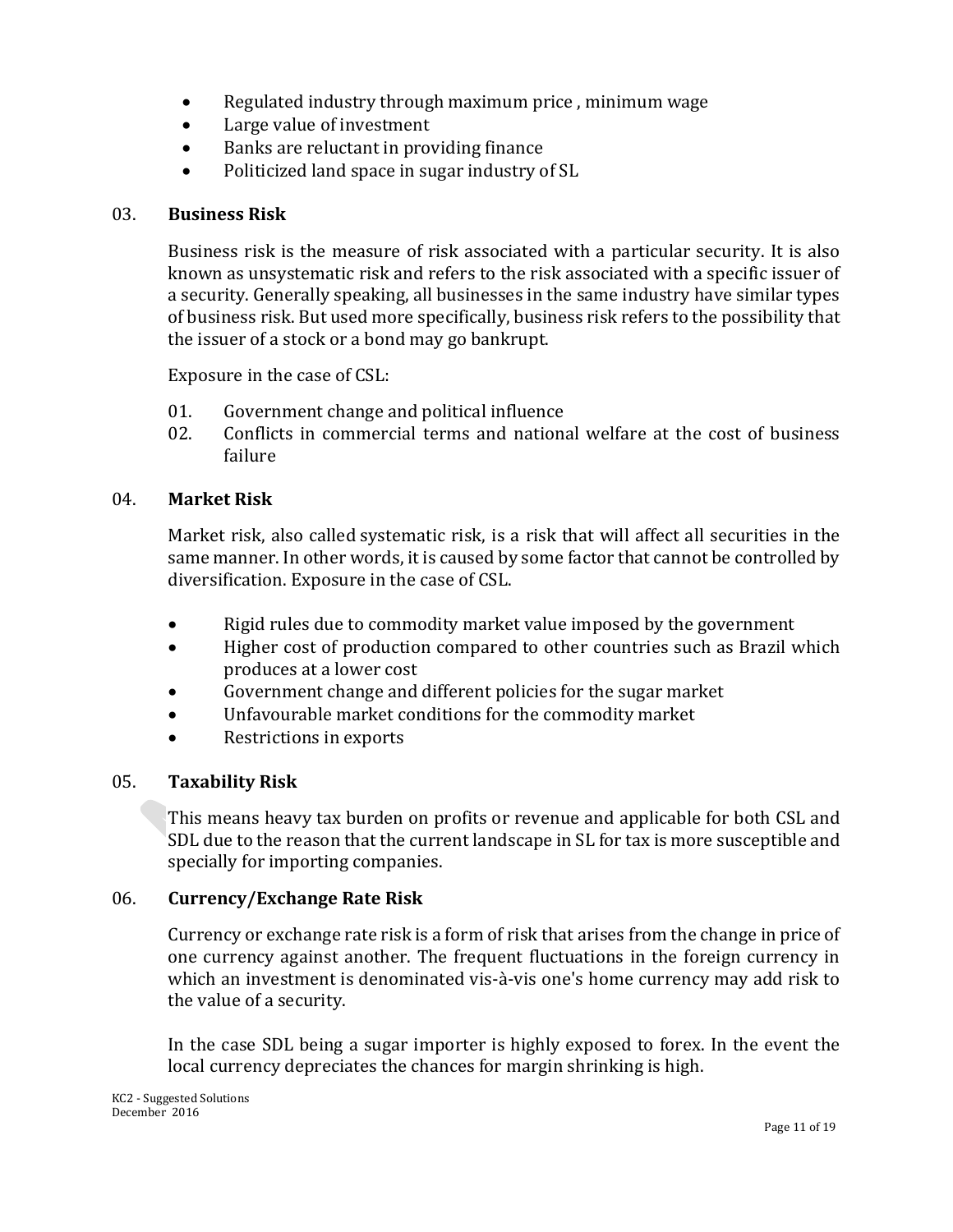(b) As per Sri Lanka's Companies Act No. 07 of 2007, a serious loss of capital arises when the net assets of the company is less than half of the stated capital of the company.

In Ceylon Sugar Ltd:

The stated capital is Rs. 1 billion, where the net assets are a negative Rs. 2.1 billion. The company's accumulated losses of Rs. 3.1 billion has wiped out the company's stated capital, and is insolvent, where assets are less than its liabilities. So the situation is much worse than a serious loss of capital.

(c) Given the circumstances the exit strategy with minimum losses could be planned as below.

#### **Exit Routes in Private Equity Transactions**

Given the circumstances, given below are some of the options that Mahen and Ajith can think of at the point of purchase.

01 Initial Public Offering

This is one of the most popular exit strategies used by private equity providers, due to the fact that when the proper market conditions are available, this method is likely to enable the investor to realize the highest return on its investment. Therefore it will be possible for Mahen and Ajith to dispose shares in the open market on the stock exchange.

However, they will have to agree with the government directors if they are willing to go for this option.

#### 02. Leveraged Recapitalization

Leveraged recapitalization is a partial exit method, whereby the private equity investor is able to extract cash from a business without actually selling the company. This is achieved by re-leveraging the company i.e. substituting some of the company's equity with additional debt. It is usually done by the company raising money by borrowing from a bank or issuing bonds, which is then used to repurchase the company's own shares from the investor.

This will not be easy unless prior discussions are held with government directors and an agreement to execute this is obtained, provided the government is going to behave in such a way that is not favorable for an independent business to run. If such circumstance arises then this step would be put into action. Example – the government runs the company not for profit but for public benefit, then levered recapitalization would be activated.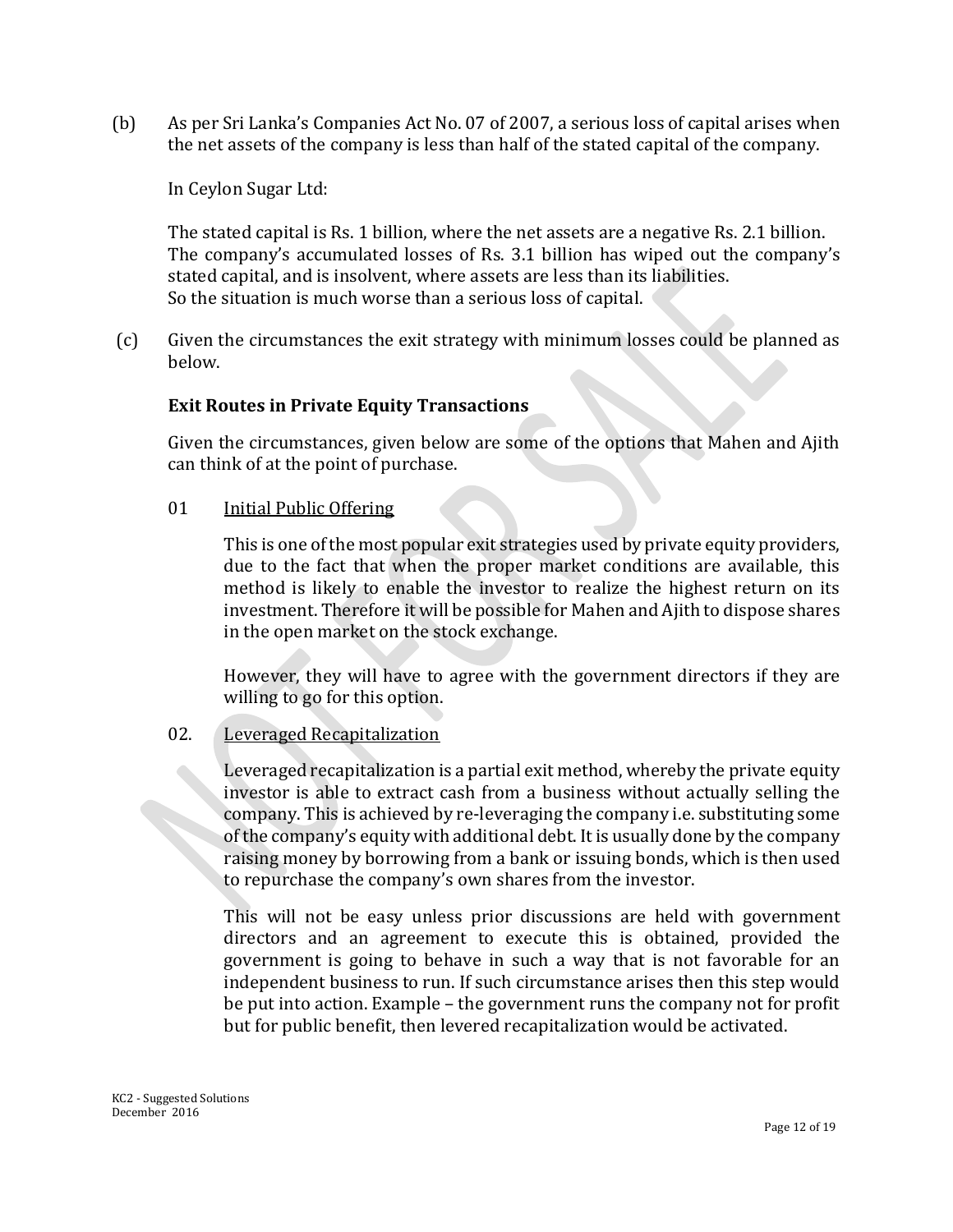#### 03. Trade Sale

Another commonly used exit route is the trade sale in which the private equity investor sells all of its shares held in a company to a trade buyer, i.e. a third party often operating in the same industry. This method is preferred by private equity providers mainly because it provides a complete and immediate exit from the investment. Another advantage of the trade sale is that in this case, the negotiations take place with a single buyer which allows for a quicker and more efficient process which is not subject to the regulatory restrictions applicable to IPO transactions.

The biggest challenge to Mahen and Ajith would be to look for a third party who is a related player and get their agreement and inputs from the beginning and make it ready for a deal at the end of 4th year. Signing a MOU would be necessary. Alternatively, they can commence discussions with all other players and get each party to partially contribute.

- 04. De-merger
- 05. Spin off
- 06. Debt/Equity SWAP
- (d) (i)

#### Calculation of WACC for APL and CSL

| <b>APL - WACC</b>                 |     |       |        |       |
|-----------------------------------|-----|-------|--------|-------|
| <b>APL</b>                        |     |       |        |       |
| Risk free rate                    |     | 10%   |        |       |
| Risk premium                      |     | 4%    |        |       |
| <b>Beta</b>                       |     | 1.8   |        |       |
| Cost of equity (Ke)               |     | 17.2% |        |       |
|                                   |     |       |        |       |
| Interest rate                     |     | 14%   |        |       |
| Tax rate                          |     | 28%   |        |       |
| After tax rate- Cost of debt (Kd) |     | 10%   |        |       |
|                                   |     |       |        |       |
| <b>WACC</b>                       |     |       |        |       |
|                                   |     | Cost  | Weight |       |
| Equity                            | 100 | 17.2  | 0.7692 | 13.23 |
| Debt                              | 30  | 10    | 0.2308 | 2.31  |
|                                   | 130 |       |        | 15.54 |
|                                   |     |       |        | 15.5% |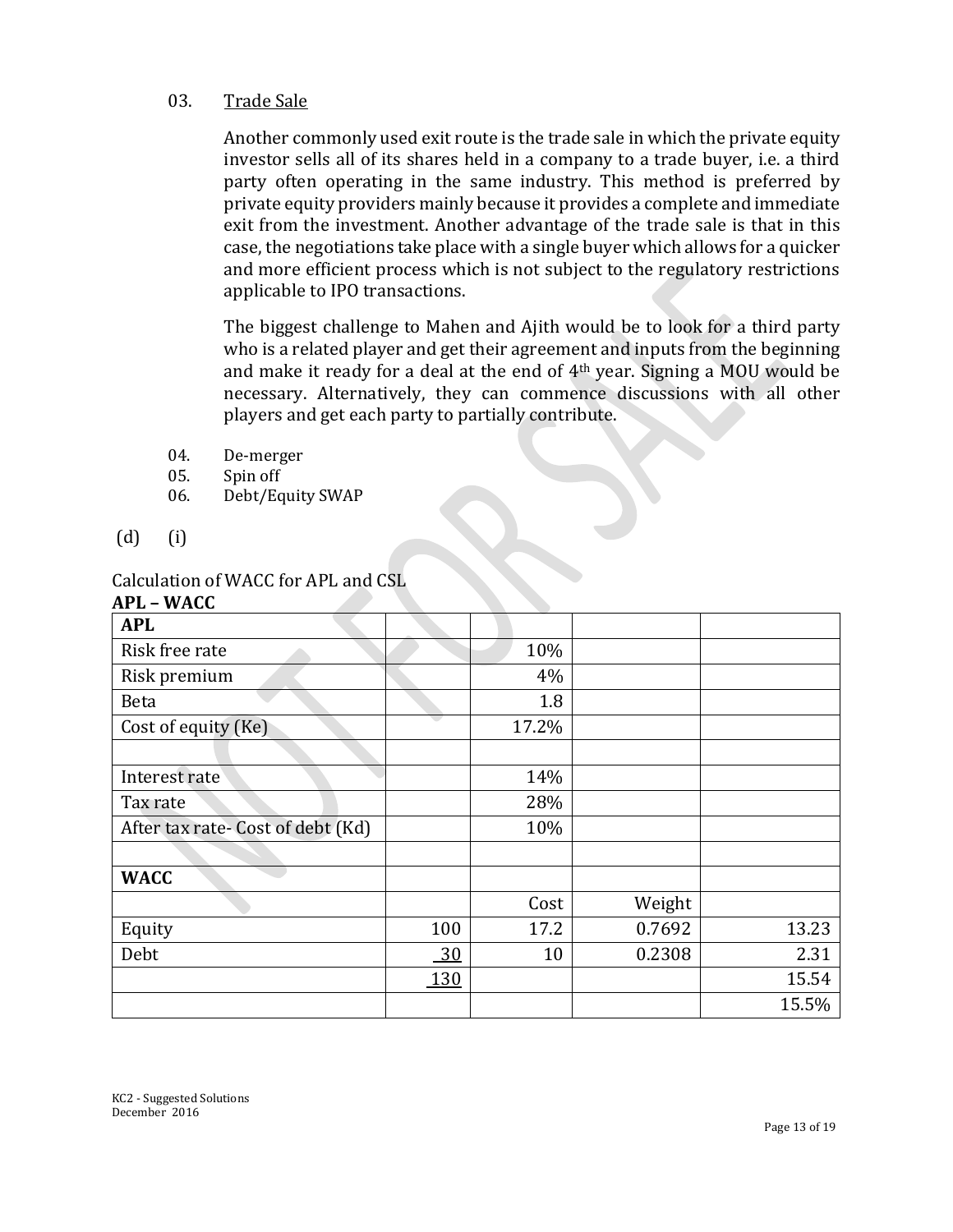## **Calculation of WACC**

## Assumptions

01. Bank overdraft and related party loans are deemed short term, hence excluded from WACC calculations.

| <b>CSL</b>                      |                                 |                                      |        |                |       |     |
|---------------------------------|---------------------------------|--------------------------------------|--------|----------------|-------|-----|
| Cost of debt (Kd)               |                                 |                                      |        | Market values  |       |     |
| Interest rate                   | 14%                             |                                      |        | Equity         | 1,000 | 18% |
| Tax rate                        | 28%                             |                                      |        | Loans          | 4,428 | 82% |
| After tax debt cost             | 14% (1-0.28)                    |                                      |        | Total          | 5,428 |     |
| Kd                              | 10%                             |                                      |        |                |       |     |
| Cost of equity (Ke)             |                                 |                                      |        |                |       |     |
| Levered company Beta            |                                 | 1.14                                 |        |                |       |     |
| D/E Ratio                       |                                 | 0.4                                  |        |                |       |     |
| Tax rate                        |                                 | 0.28                                 |        |                |       |     |
| Unlevered company Beta          | $\equiv$                        | Beta                                 |        |                |       |     |
|                                 |                                 | $(1+(1-t)$ debt/equity)              |        |                |       |     |
|                                 |                                 | 1.14                                 |        |                |       |     |
|                                 |                                 | 1.288                                |        |                |       |     |
| <b>Unlevered Beta</b>           | $=$                             | 0.885                                |        |                |       |     |
| Re-lever the Beta               |                                 |                                      |        |                |       |     |
|                                 | $=$                             | 0.885                                | $\ast$ | $4.428*0.72+1$ |       |     |
|                                 |                                 | 0.885                                | $\ast$ | 4.188          |       |     |
| Levered Beta                    |                                 | 3.71                                 |        |                |       |     |
| Cost of equity                  | $\qquad \qquad =$               | Risk free rate + Risk premium * Beta |        |                |       |     |
|                                 | $10\% + 4\% * 3.71$<br>$\equiv$ |                                      |        |                |       |     |
| Ke                              | 24.84<br>$=$                    |                                      |        |                |       |     |
| <b>WACC</b>                     |                                 |                                      |        |                |       |     |
| Equity                          | 18%                             | 24.84%                               | 4.47%  |                |       |     |
| Debt                            | 82%                             | 10%                                  | 8.2%   |                |       |     |
| <b>CSL WACC</b> (approximately) |                                 |                                      | 13%    |                |       |     |

**Note:** Alternative answers have also been considered in the process of marking.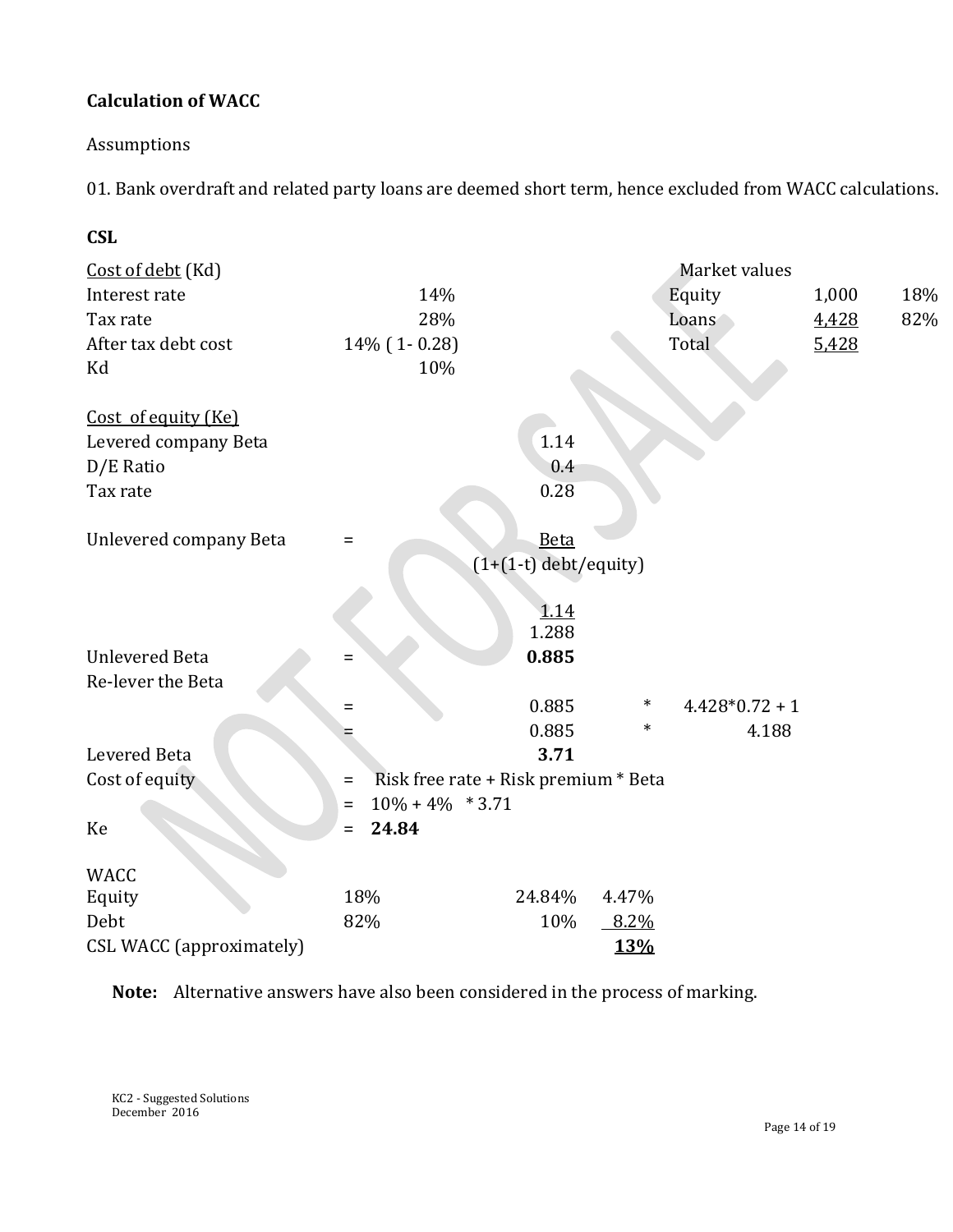(ii) Cannot agree with Mahen's statement based on the following explanations.

WACC is a reflection of many factors including the business risk (systematic risk) and capital structure. The following explanation is from a project risk perspective assuming that the new investment is going to maintain the same capital structure.

Currently the beta factor is higher for APL probably due to the reason that the IT sector risk is high. However in the event the business segment is largely diversified from IT to sugar industry the systematic risk would adjust accordingly and the beta factor should come down provided that the two investments are not positively correlated. Therefore, the required WACC would also come down not necessarily to the degree that you may invest directly in CSL but slightly higher than that due to the reason that IT sector exposure is still there.

On the other side the diversification effect would again reduce the security risk and with such effect the bottom line WACC would be close to CSL individual WACC.

(e) (i)

Challenges found in CSL share valuation

- Most of the property, plant and equipment are quite old, may be fully depreciated and a proper revaluation has not been done. Hence the market value of assets is a big question. Similarly other current assets such as inventory, loans given to farmers and trade and other receivables may need adjustments. APL as a third party may not get full visibility hence placing a value based on assets approach may be quite challenging.
- There has been government involvement for a long period with inefficient process management. Therefore the earning capability has not been tested and if somebody tries to value the business with past earnings it may not reflect the correct picture.
- The conflict of interest (social welfare vs commercial value) must have overshadowed the real capability of the company in the past and there is no guarantee even in the future which way it will move. Hence, the cash flows cannot be predicted with a reasonable degree of confidence.
- Calculation of WACC is quite challenging as already explained in previous parts due to heavy country risk including, political risk, legislation risk.
- CSL is a private limited company without share listing details and owned by two parties. Also not many similar companies are found in the Colombo Stock Exchange to benchmark. Therefore, the market based valuation is challenging.
- The business landscape is obviously supported by the government and related parties. Hence the true business value cannot be estimated with precision.
- The lands provided to CSL on lease are charged a nominal value and if that had been factored in, what could have been the value is a concern. Nobody carries such information to factor into the valuation equation.

KC2 - Suggested Solutions December 2016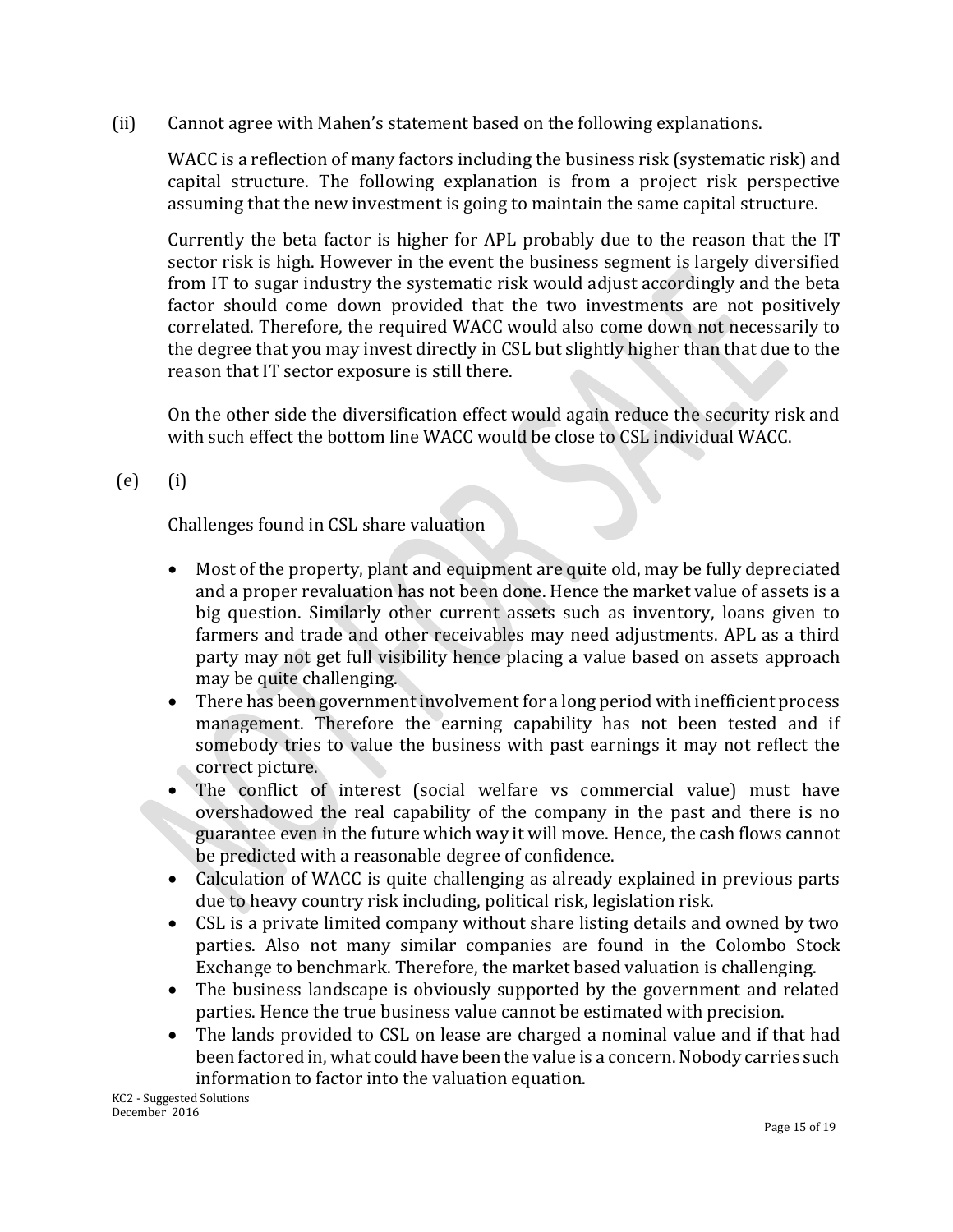| (e) | (ii) | The DCF valuation places a value of Rs. 4 billion approximately for a 49% stake |
|-----|------|---------------------------------------------------------------------------------|
|     |      | in CSL.                                                                         |

| 18%                             |                    |                                                      |               |                      |  |  |
|---------------------------------|--------------------|------------------------------------------------------|---------------|----------------------|--|--|
| 82%                             |                    |                                                      |               |                      |  |  |
| <b>CSL WACC (Approximately)</b> |                    |                                                      |               |                      |  |  |
|                                 |                    |                                                      |               |                      |  |  |
|                                 | <b>Rs. million</b> |                                                      |               |                      |  |  |
|                                 | 2017/18            | 2018/19                                              | 2019/20       | 2020/21              |  |  |
|                                 | 714                | 1,046                                                | 1,304         | 1,816                |  |  |
|                                 | 160                | 180                                                  | 200           | 220                  |  |  |
|                                 | (275)              | (355)                                                | (490)         | (700)                |  |  |
|                                 | (75)               | (125)                                                | (200)         | (315)                |  |  |
|                                 |                    |                                                      |               | 17,538               |  |  |
|                                 | 524                | 746                                                  | 814           | 18,559               |  |  |
|                                 | 0.885              | 0.783                                                | 0.693         | 0.613                |  |  |
|                                 | 464                | 584                                                  | 564           | 11,377               |  |  |
|                                 | 12,989             |                                                      |               |                      |  |  |
|                                 | (4, 428)           |                                                      |               |                      |  |  |
|                                 | 8,561              |                                                      |               |                      |  |  |
|                                 | 4,194              |                                                      |               |                      |  |  |
|                                 |                    |                                                      |               |                      |  |  |
|                                 | 231                |                                                      |               |                      |  |  |
|                                 | (735)              |                                                      |               |                      |  |  |
|                                 | 1,403              |                                                      |               |                      |  |  |
|                                 | 1403               |                                                      |               |                      |  |  |
|                                 | 13% - 5%           |                                                      |               |                      |  |  |
|                                 | 17,538             |                                                      |               |                      |  |  |
|                                 |                    | <b>VALUATION OF CSL Based on DCF method</b><br>1,907 | 24.84%<br>10% | 4.47%<br>8.2%<br>13% |  |  |

Recommended price is Rs. 4.2 billion.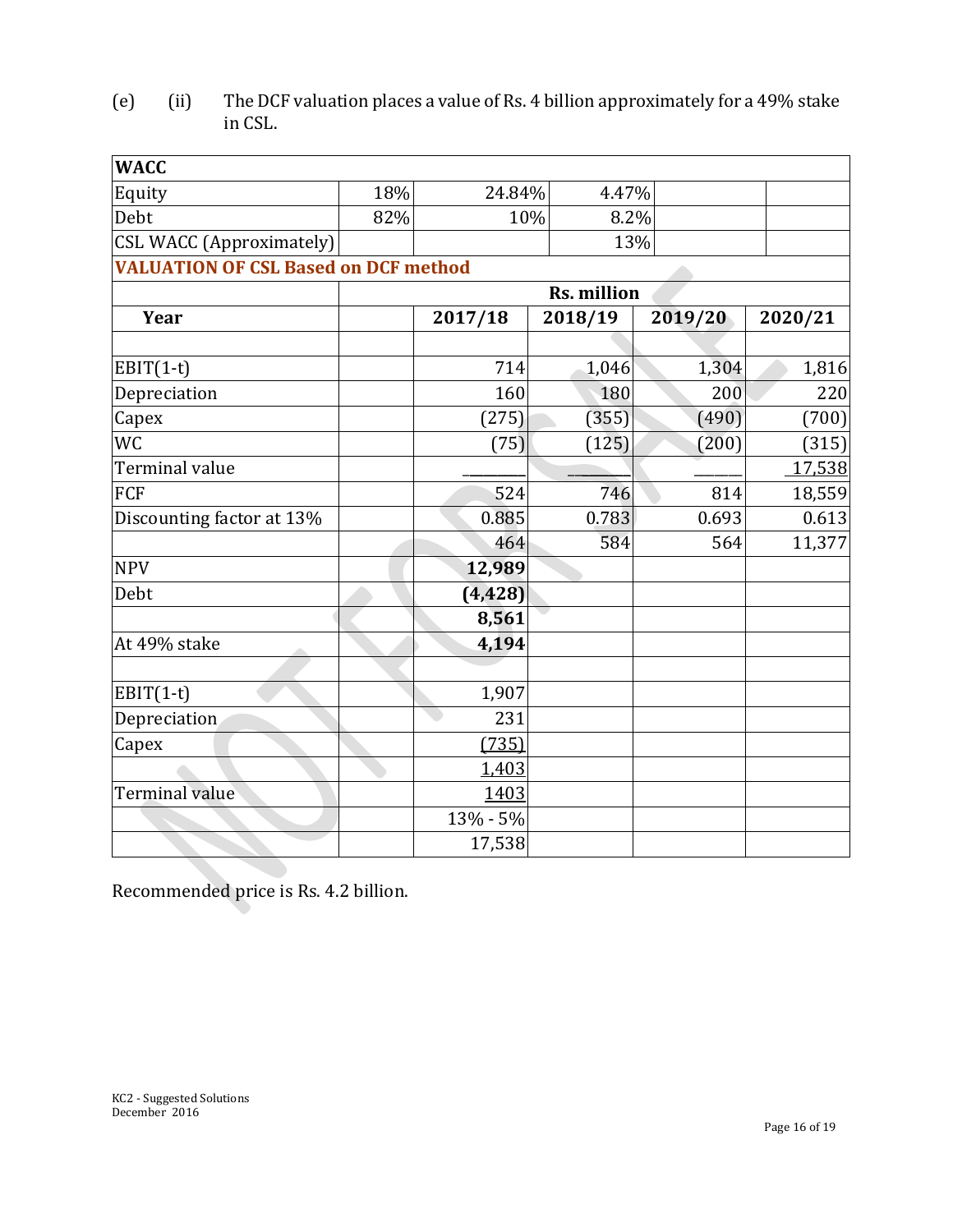|                               | <b>Rs. million</b> |        |                   |          |         |  |
|-------------------------------|--------------------|--------|-------------------|----------|---------|--|
|                               | Year <sub>0</sub>  | Year 1 | Year <sub>2</sub> | Year 3   | Year 4  |  |
| Initial investment & recovery | (6,000)            |        |                   |          | 6,000   |  |
| Management fees               |                    | 218    | 284               | 341      | 443     |  |
| S&D expense charge back       |                    | 218    | 284               | 341      | 443     |  |
| Core product selling net      |                    |        |                   |          |         |  |
| revenue                       |                    | 1,748  | 2,272             | 2,726    | 3,544   |  |
| By product revenue            |                    | 1,525  | 1,650             | 1,880    | 2,100   |  |
| Net working capital           | (800)              | (90)   | (40)              | (175)    | 1,105   |  |
| Capex                         |                    | (250)  | (150)             | (175)    | (250)   |  |
| Tax payments                  |                    | (964)  | (1, 167)          | (1, 375) | (1,698) |  |
| Other operational cash flows  |                    | (371)  | (449)             | (529)    | (653)   |  |
|                               | (6,800)            | 2,034  | 2,684             | 3,034    | 11,034  |  |
| Discounting factor            | 1.000              | 0.877  | 0.769             | 0.675    | 0.592   |  |
| $(12\% + 2\%)$                |                    |        |                   |          |         |  |
|                               |                    |        |                   |          |         |  |
| PV                            | (6,800)            | 1,784  | 2,064             | 2,048    | 6,532   |  |
| <b>NPV</b>                    | 5,628              |        |                   |          |         |  |

(f) Proposed alternative investment ends up with a 5.6 billion positive NPV hence recommended.

(g) The IRR of the bond issue stands at 8.6% as calculated below. The loan options results in an after tax cost of debt of 9.5%. Therefore, the bond option looks less expensive. However, they need to be mindful of the issuing costs.

The impact on the D/E ratio stands indifferent due to the reason that both are classified as debts.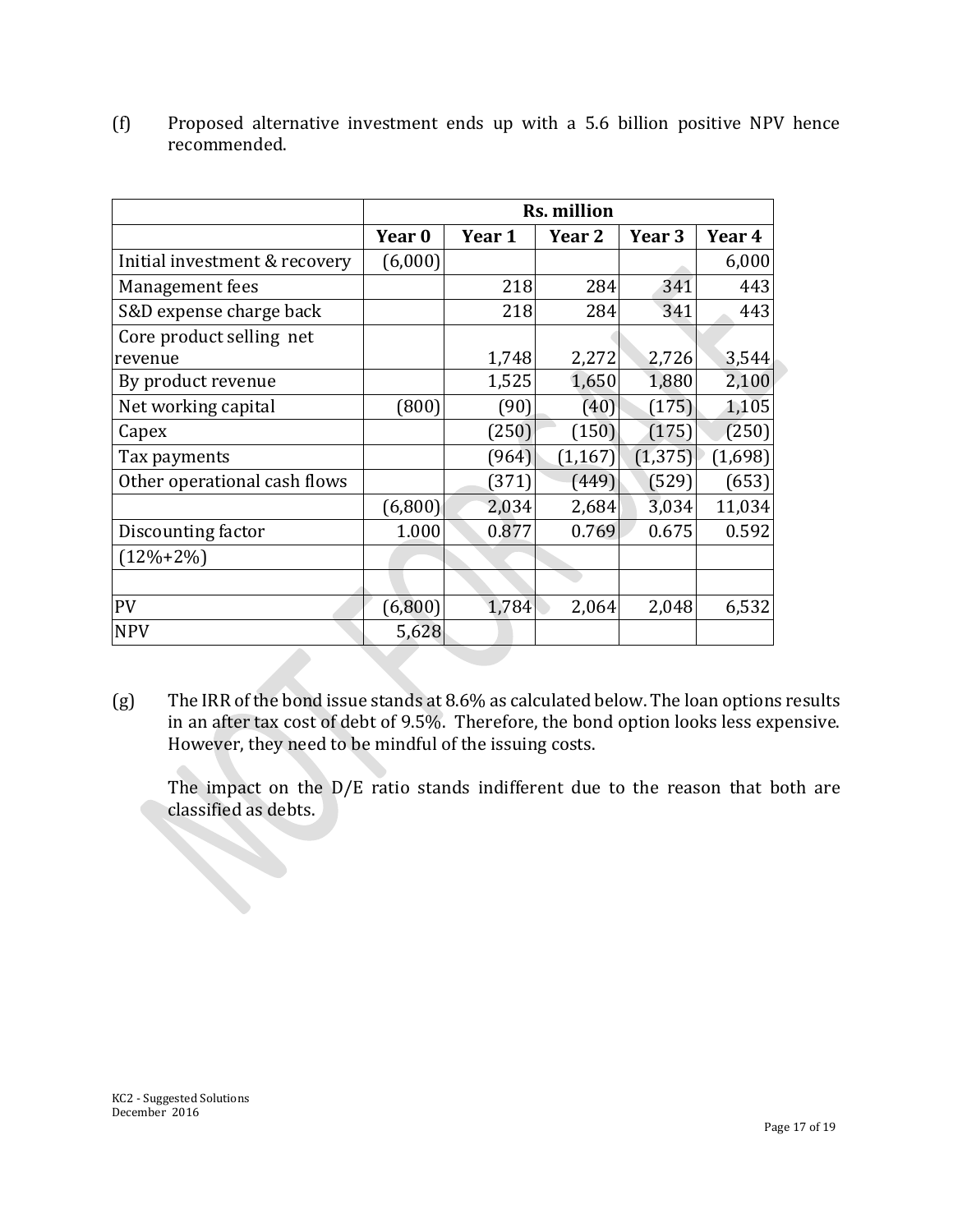| Financing options      |              |                |                    |                |             |        |  |  |
|------------------------|--------------|----------------|--------------------|----------------|-------------|--------|--|--|
| Corporate bond         |              |                | Discounting        |                | Discounting |        |  |  |
| option                 |              | CF             | factor             | PV             | factor      | PV     |  |  |
|                        |              |                | 10%                |                | 15%         |        |  |  |
| Year 0                 | Bond issue   | 5.7            | 1.000              | 5.70           | 1.000       | 5.70   |  |  |
|                        | Interest     |                |                    |                |             |        |  |  |
| Year 1-4               | after tax    | $-0.432$       | 3.170              | (1.37)         | 2.855       | (1.23) |  |  |
| Year 4                 | Repayment    | -6             | 0.683              | (4.10)         | 0.572       | (3.43) |  |  |
|                        |              |                |                    | 0.23           |             | 1.04   |  |  |
| Discounting at 10%     |              |                | Discounting at 15% |                |             |        |  |  |
| 1.1                    |              |                | 1.15               |                |             |        |  |  |
|                        | $\mathbf{1}$ |                |                    | $\overline{1}$ |             |        |  |  |
| Year 1                 | 0.909        |                | Year 1             | 0.870          |             |        |  |  |
| Year <sub>2</sub>      | 0.826        |                | Year <sub>2</sub>  | 0.756          |             |        |  |  |
| Year 3                 | 0.751        |                | Year <sub>3</sub>  | 0.658          |             |        |  |  |
| Year 4                 | 0.683        |                | Year 4             | 0.572          |             |        |  |  |
|                        | 3.170        |                |                    | 2.855          |             |        |  |  |
|                        |              |                |                    |                |             |        |  |  |
| <b>IRR</b> calculation | NPV          |                |                    |                |             |        |  |  |
| At 10%                 | 0.23         |                |                    |                |             |        |  |  |
| At 15%                 | 1.04         |                |                    |                |             |        |  |  |
|                        | (0.80)       |                |                    |                |             |        |  |  |
|                        | 0.1          | $+$            | 0.23               | $*(0.15-0.10)$ |             |        |  |  |
|                        |              |                | $0.23 - 1.04$      |                |             |        |  |  |
|                        | 0.1          | $\overline{+}$ | 0.23               | $*(0.05)$      |             |        |  |  |
|                        |              |                | $-0.81$            |                |             |        |  |  |
|                        | 0.1          | $\sim$         | 0.014              |                |             |        |  |  |
| Therefore IRR<br>È.    | 8.6%         |                |                    |                |             |        |  |  |
| (Total: 25 marks)      |              |                |                    |                |             |        |  |  |
|                        |              |                |                    |                |             |        |  |  |